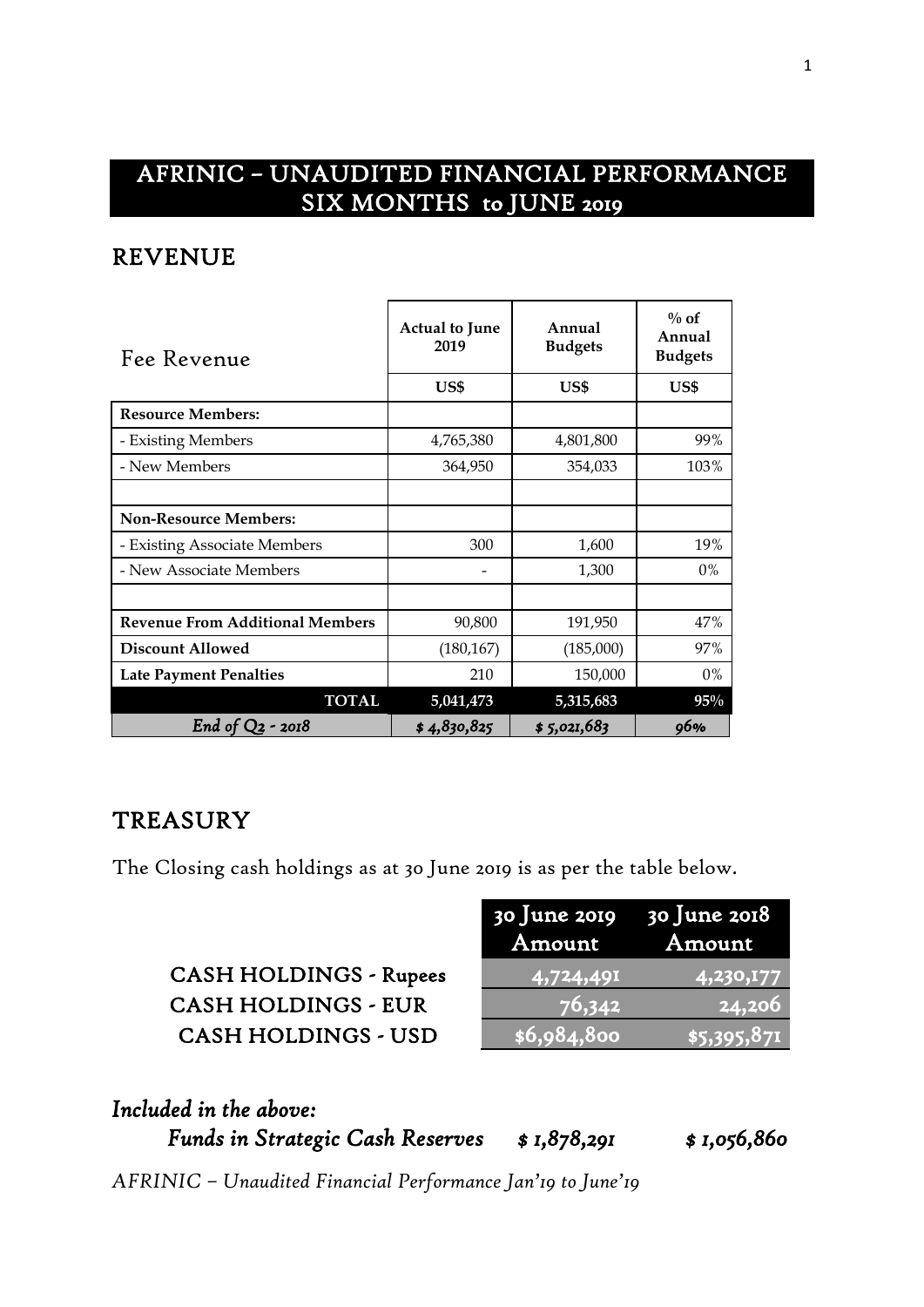| Administrative expenses            | <b>Actual</b> to<br>June'19 | <b>Balance</b><br>Remaining<br>in Budget | Annual<br>budget | <b>Actual vs</b><br>budget % |
|------------------------------------|-----------------------------|------------------------------------------|------------------|------------------------------|
| <b>HR</b>                          | 1,041,556                   | 1,940,444                                | 2,982,000        | 35%                          |
| Telephone & Comm.                  | 24,967                      | 43,833                                   | 68,800           | 36%                          |
| Computer expenses                  | 45,423                      | 115,577                                  | 161,000          | 28%                          |
| Office expenses                    | 121,734                     | 147,766                                  | 269,500          | 45%                          |
| Motor vehicle expenses             |                             | 5,000                                    | 5,000            | $0\%$                        |
| Insurance                          | 34,815                      | 1,685                                    | 36,500           | 95%                          |
| Printing, postage & stat           | 9,057                       | 29,743                                   | 38,800           | 23%                          |
| <b>Bank</b> charges                | 52,088                      | 12,912                                   | 65,000           | 80%                          |
| Professional fees                  | 466                         | 13,234                                   | 13,700           | $3\%$                        |
| Depreciation                       | 65,000                      | 65,000                                   | 130,000          | 50%                          |
| Legal & Consulting fees            | 29,602                      | 85,898                                   | 115,500          | 26%                          |
| <b>Total Admin. Expenses</b>       | 1,424,708                   | 2,461,092                                | 3,885,800        | 37%                          |
|                                    | <b>Actual</b> to            | <b>Balance</b><br>Remaining              | Annual           | <b>Actual vs</b>             |
| <b>Distribution expenses</b>       | June'19                     | in Budget                                | budget           | budget %                     |
| Marketing & Comms. Exps            | 12,237                      | 45,963                                   | 58,200           | 21%                          |
| <b>Bad debts</b>                   |                             | 50,000                                   | 50,000           | $0\%$                        |
| <b>Meeting Expenses</b>            | 145,042                     | 144,958                                  | 290,000          | 50%                          |
| <b>Members Training</b>            | 14,996                      | 98,104                                   | 113,100          | 13%                          |
| <b>Travel Expenses</b>             | 251,878                     | 238,122                                  | 490,000          | 51%                          |
| Research & Development             |                             | 35,000                                   | 35,000           | $0\%$                        |
| Outreach activities                | 12,140                      | 82,860                                   | 95,000           | 13%                          |
| Community support                  | 73,085                      | 120,915                                  | 194,000          | 38%                          |
| NRO Shared Costs                   |                             | 45,000                                   | 45,000           | $0\%$                        |
| Contributions to ICANN             | 62,331                      | (1, 331)                                 | 61,000           | 102%                         |
| Remote Sites Ops Expenses          | 8,168                       | 22,332                                   | 30,500           | 27%                          |
| <b>Total Distribution expenses</b> | 579,877                     | 881,923                                  | 1,461,800        | 40%                          |
| Contingency (note 1 below)         | 9,392                       | 160,608                                  | 170,000          | $6\%$                        |

### Operating Costs – Performance against Annual Budgets

- *1. Bank Charges are mainly from members fees received.*
- *2. Bad debts shall be calculated on accruals at end of the year.*
- *3. Community support includes AFRINIC Fellowship program (\$ 17K)*

*AFRINIC – Unaudited Financial Performance Jan'19 to June'19*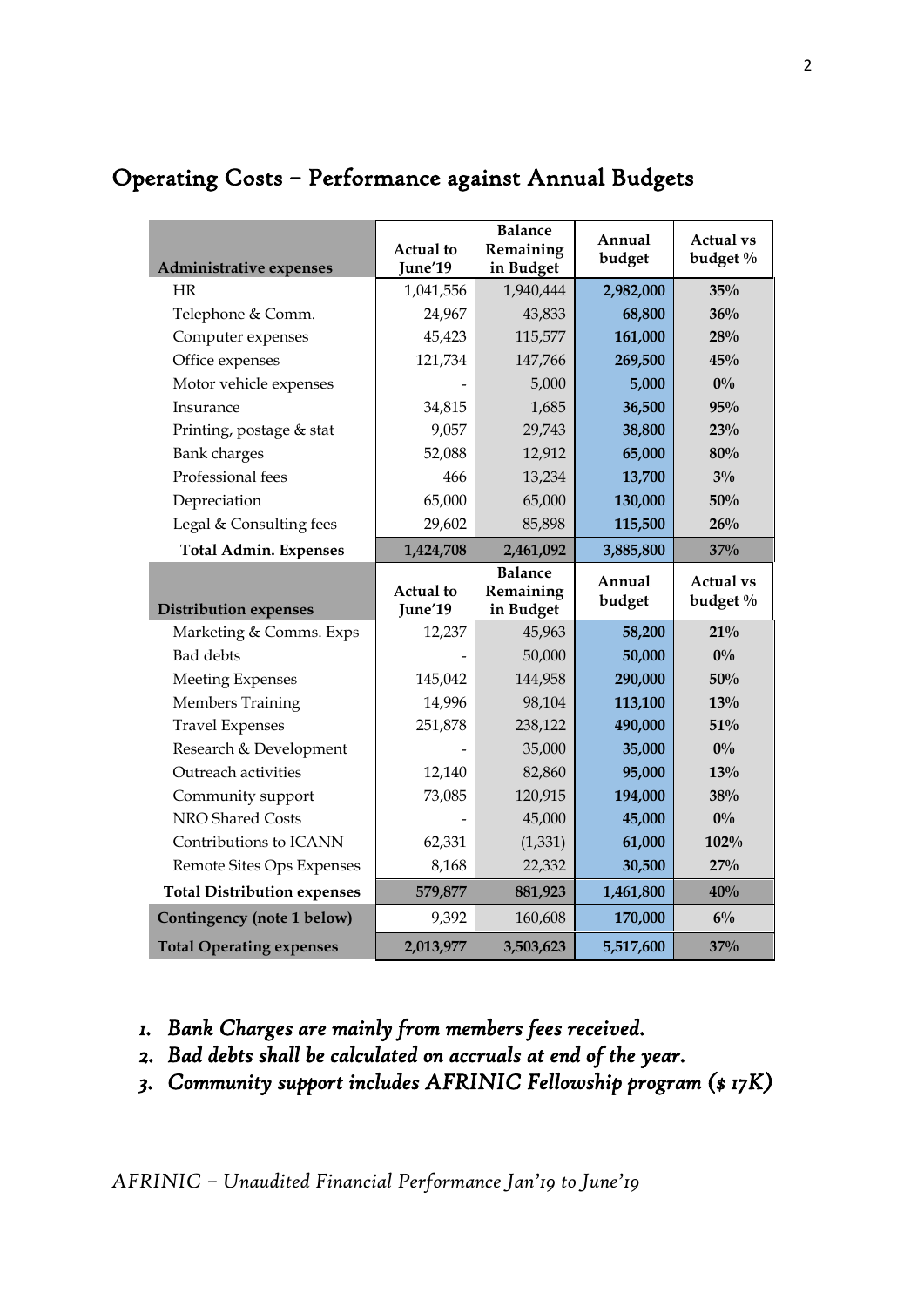#### TRAVELS :

### SUMMARY

| <b>Actual to</b><br><b>June 2019</b> | Annual<br><b>Budget</b> | $\%$ of annual<br>budget |
|--------------------------------------|-------------------------|--------------------------|
| US\$                                 | US\$                    |                          |
| \$251,878                            | \$490,000               | $51\%$                   |

AIS'19 travel costs (\$ 118K) is included in the above

## AIS' 19 Travel Costs:

|        | No of<br>attendees | Accomodation | <b>Airfares</b> | Per diem/taxi etc | <b>Total</b> |
|--------|--------------------|--------------|-----------------|-------------------|--------------|
| Staff  | 26                 | 31,920       | 26,463          | 11,980            | 70,363       |
| Board  |                    | 8.280        | 7.744           | 11,125            | 27,149       |
| Others |                    | 8.640        | 7.983           | 4,505             | 21,128       |
|        | 43                 | 48,840       | 42,190          | 27,610            | 118,640      |

# Afrinic was represented at the following Events :

|                                   |               |                             | <b>Others</b> | <b>Executive</b><br>staff | <b>Non-Executive</b><br>staff | <b>Board</b> | <b>Total</b> |
|-----------------------------------|---------------|-----------------------------|---------------|---------------------------|-------------------------------|--------------|--------------|
| <b>APNIC</b>                      | 23 - 28 Feb   | <b>DAEJEON, SOUTH KOREA</b> |               |                           |                               |              |              |
| <b>RSCG Meeting</b>               | 23 - 28 Feb   | <b>SEOUL, SOUTH KOREA</b>   |               |                           |                               |              |              |
| <b>DATA CENTRE</b>                | 25 - 28 Mar   | <b>JOHANNESBURG</b>         |               |                           |                               |              |              |
| <b>ICANN 64</b>                   | 9 - 15 March  | <b>KOBE</b>                 |               |                           |                               |              |              |
| <b>IETF104</b>                    | 23 - 29 Mar   | <b>PRAGUE</b>               |               |                           |                               |              |              |
| <b>OUTREACH in BURKINA FASO</b>   | 18 - 22 Feb   | <b>OUAGADOUGOU</b>          |               |                           |                               |              |              |
| <b>WACREN</b>                     | 11 - 15 March | <b>ACCRA</b>                |               |                           |                               |              |              |
| <b>KZNNOG</b>                     | 4 - 5 April   | Durban, SA                  |               |                           |                               |              |              |
| Conference IoT & Big Data         | 6 - 15 April  | Douala, Cameroon            |               |                           |                               |              |              |
| <b>OSIANE 2019</b>                | 15 - 18 April | Brazzaville, Rep. of Congo  |               |                           |                               |              |              |
| <b>Board meeting</b>              | 10 - 12 May   | Kigali, Rwanda              |               |                           |                               |              | 10           |
| <b>Transform Africa</b>           | 14 - 17 May   | Kigali, Rwanda              |               |                           |                               |              |              |
| <b>RIPE 78</b>                    | 20 - 24 May   | lceland                     |               |                           |                               |              |              |
| <b>RIPE 78 / NRO Face-to-Face</b> | 22 - 26 May   | Iceland                     | 1             |                           |                               |              |              |
| ARIN <sub>43</sub>                | 7 - 10 June   | <b>Barbados</b>             |               |                           |                               |              |              |
| <b>AIS 19</b>                     | 09 - 21 June  | Kampala, Uganda             | 9             |                           | 24                            |              | 43           |
| ICANN65                           | 24 - 27 June  | Marrakech, Morocco          |               |                           |                               |              |              |
|                                   |               |                             | 10            | 7                         | 40                            | 22           | 79           |

*AFRINIC – Unaudited Financial Performance Jan'19 to June'19*